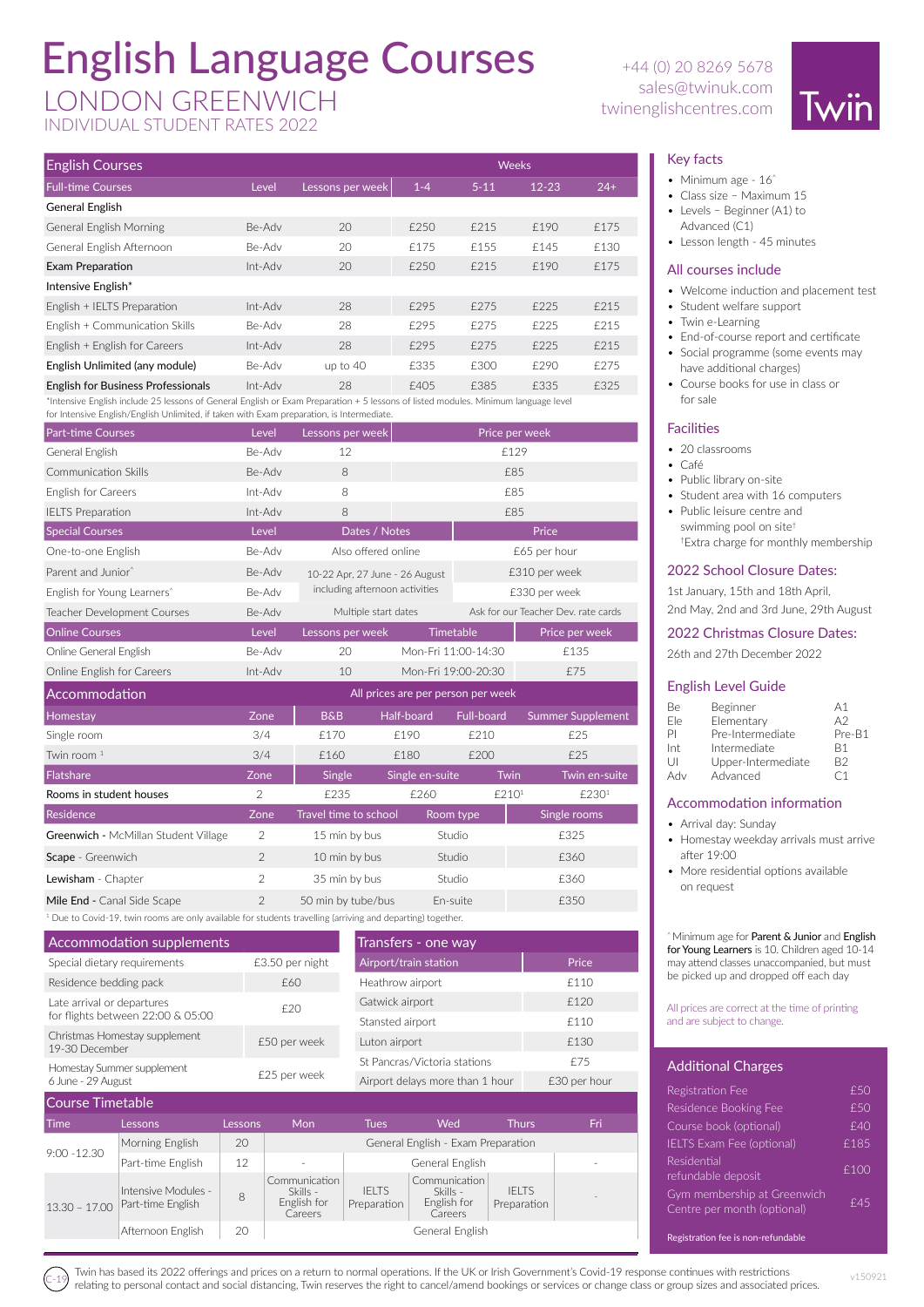# English Language Courses

### EASTBOURNE

INDIVIDUAL STUDENT RATES 2022

| <b>English Courses</b>                                                                 |         |                  | <b>Weeks</b> |          |           |       |  |
|----------------------------------------------------------------------------------------|---------|------------------|--------------|----------|-----------|-------|--|
| <b>Full-time Courses</b>                                                               | Level   | Lessons per week | $1 - 4$      | $5 - 11$ | $12 - 23$ | $24+$ |  |
| <b>General English Morning</b>                                                         | Be-Adv  | 20               | £250         | £215     | £190      | £175  |  |
| Exam Preparation                                                                       | Int-Adv | 20               | £250         | £215     | £190      | £175  |  |
| Intensive English*                                                                     |         |                  |              |          |           |       |  |
| English + IELTS Preparation                                                            | Int-Adv | 28               | £295         | £275     | £225      | £215  |  |
| English + Communication Skills                                                         | Be-Adv  | 28               | £295         | £275     | £225      | £215  |  |
| English + English for Careers                                                          | Int-Adv | 28               | £295         | £275     | £225      | £215  |  |
| English Unlimited** (any module)                                                       | Be-Adv  | up to $40$       | £335         | £300     | £290      | £275  |  |
| <b>English for Business Professionals</b>                                              | Int-Adv | 28               | £405         | £385     | £335      | £325  |  |
| *Intensive English include 20 lessons of General English + 8 lessons of listed modules |         |                  |              |          |           |       |  |

\*\* English Unlimited - Subject to availability

| <b>Part-time Courses</b>                | Level   | Lessons per week<br>Price per week |                              |               |                |  |
|-----------------------------------------|---------|------------------------------------|------------------------------|---------------|----------------|--|
| General English                         | Be-Adv  | 12                                 |                              | £129          |                |  |
| Communication Skills                    | Be-Adv  | 8                                  |                              | £85           |                |  |
| <b>English for Careers</b>              | Int-Adv | 8                                  |                              | £85           |                |  |
| <b>IELTS Preparation</b>                | Int-Adv | 8                                  | £85                          |               |                |  |
| <b>Special Courses</b>                  | Level   | Dates / Notes                      |                              |               | Price          |  |
| One-to-one English                      | Be-Adv  | Also offered online                |                              | £65 per hour  |                |  |
| Parent and Junior <sup>*</sup>          | Be-Adv  | 10-22 Apr, 27 June - 26 August     |                              | £310 per week |                |  |
| English for Young Learners <sup>*</sup> | Be-Adv  |                                    | include afternoon activities |               | £330 per week  |  |
| <b>Online Courses</b>                   | Level   | Lessons per week                   | <b>Timetable</b>             |               | Price per week |  |
| Online General English                  | Be-Adv  | 20                                 | Mon-Fri 11:00-14:30          |               | £135           |  |
| Online English for Careers              | Int-Adv | 10                                 | Mon-Fri 19:00-20:30          |               | £75            |  |

| Half-board<br>Full-board |
|--------------------------|
| £160                     |
| £135                     |
| £140<br>f120             |

\* Twin rooms only available for students travelling (arriving and departing) together

| Accommodation supplements                          |                 |                                                  |                 |  |  |  |
|----------------------------------------------------|-----------------|--------------------------------------------------|-----------------|--|--|--|
| Special dietary requirements                       | £3.50 per night | Homestay summer supplement<br>19 Jun- 28 Aug     | f25<br>per week |  |  |  |
| Late arrival or departure<br>between 22:00 & 05:00 | f20             | Christmas homestay<br>supplement: 18 Dec - 1 Jan | £50<br>per week |  |  |  |

| Transfers - one way   |      |                                 |              |
|-----------------------|------|---------------------------------|--------------|
| Airport/train station |      |                                 |              |
| Heathrow airport      | £145 | Luton airport                   | On request   |
| Gatwick airport       | £95  | St Pancras/Victoria stations    | £155         |
| Stansted airport      | f170 | Airport delays more than 1 hour | £30 per hour |
|                       |      |                                 |              |

Park and Assist Return Transfer - Taxi driver/company staff check student in at the airport on return journey £38

| Course Timetable |                                          |         |                                                     |                             |                                                     |                             |                          |
|------------------|------------------------------------------|---------|-----------------------------------------------------|-----------------------------|-----------------------------------------------------|-----------------------------|--------------------------|
| Time             | Lessons                                  | Lessons | Mon                                                 | <b>Tues</b>                 | Wed                                                 | <b>Thurs</b>                | Fri                      |
| $9:00 - 12.30$   | Morning English                          | 20      |                                                     |                             | General English - Exam Preparation                  |                             |                          |
|                  | Part-time English                        | 12      |                                                     | General English             |                                                     |                             |                          |
| $13.30 - 17.00$  | Intensive Modules -<br>Part-time English | 8       | Communication<br>Skills -<br>English<br>for Careers | <b>IFITS</b><br>Preparation | Communication<br>Skills -<br>English<br>for Careers | <b>IFITS</b><br>Preparation | $\overline{\phantom{a}}$ |

+44 (0) 20 8269 5678 sales@twinuk.com twinenglishcentres.com



#### Key facts

- Minimum age 16<sup>^</sup>
- Class size Maximum 15
- Levels Beginner (A1) to Advanced (C1)
- Lesson length 45 min

#### All courses include

- Welcome induction and placement test
- Student welfare support
- Twin e-Learning
- End-of-course report and certificate • Social programme (some events may
- have additional charges)
- Course books for use in class or for sale

#### Facilities

- 23 classrooms
- Student areas
- Outdoor space and sports fields
- Dining hall
- Library

#### 2022 School Closure Dates:

1st January, 15th and 18th April,

2nd May, 2nd and 3rd June, 29th August

#### 2022 Christmas Closure Dates:

26th December 2022 - 1st January 2023

#### English Level Guide

| Be  | Beginner           | А1     |
|-----|--------------------|--------|
| Ele | Elementary         | A2     |
| PI  | Pre-Intermediate   | Pre-B1 |
| Int | Intermediate       | R1     |
| U   | Upper-Intermediate | B2     |
| Adv | Advanced           | Γ1     |

#### Accommodation information

- Arrival day: Sunday
- Twin and triple rooms only available for students who arrive and depart together

^ Minimum age for Parent & Junior and English for Young Learners is 10. Children aged 10-14 may attend classes unaccompanied, but must be picked up and dropped off each day

All prices are correct at the time of printing and are subject to change.

| <b>Additional Charges</b>        |      |
|----------------------------------|------|
| Registration Fee                 | £50  |
| Course book (optional)           | f40  |
| <b>IELTS Exam Fee (optional)</b> | £185 |
|                                  |      |

Registration fee is non-refundable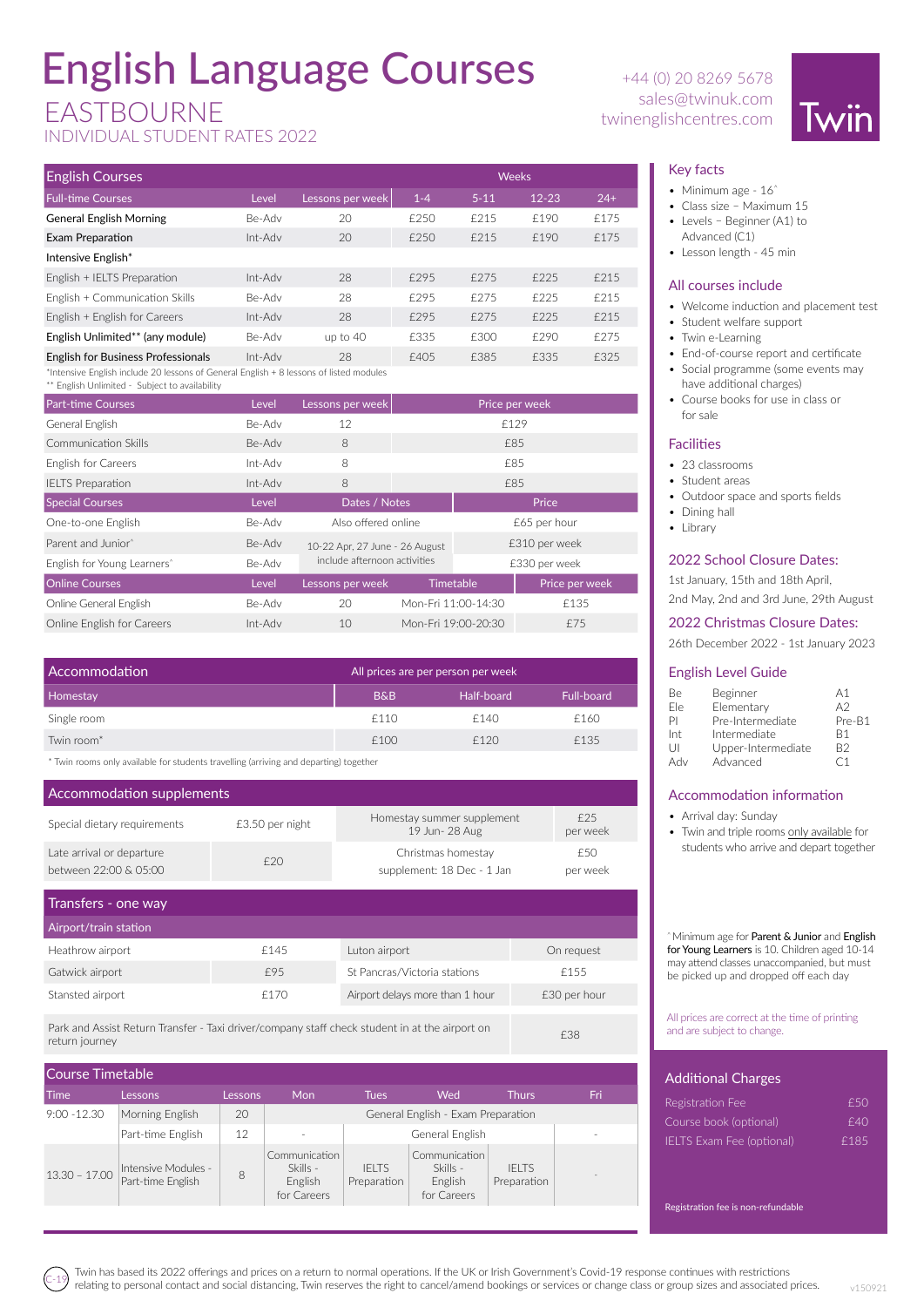# English Language Courses

INDIVIDUAL STUDENT RATES 2022

| <b>English Courses</b>                    | <b>Weeks</b> |                  |         |           |           |           |
|-------------------------------------------|--------------|------------------|---------|-----------|-----------|-----------|
| <b>Full-time Courses</b>                  | Level        | Lessons per week | $1 - 4$ | $5 - 11$  | $12 - 23$ | $24+$     |
| General English                           |              |                  |         |           |           |           |
| <b>General English Morning</b>            | Be-Adv       | 25               | 285€    | 275€      | 250€      | 220€      |
| General English Afternoon                 | Be-Adv       | 20               | 220€    | 210€      | 185€      | 175€      |
| Exam Preparation                          | Int-Adv      | 25               | 285€    | 275€      | 250€      | $220 \in$ |
| Intensive English                         |              |                  |         |           |           |           |
| English + IELTS Preparations*             | Int-Adv      | 30               | 340 f   | $330 \in$ | $300 \in$ | 290€      |
| English + Communication Skills*           | Be-Adv       | 30               | 340€    | $330 \in$ | 300 $E$   | 290€      |
| English + English for Careers*            | Int-Adv      | 30               | 340 f   | $330 \in$ | $300 \in$ | 290€      |
| English Unlimited (any module)*           | Be-Adv       | up to 45         | 515€    | 495€      | 450€      | 430€      |
| <b>English for Business Professionals</b> | Int-Adv      | 32               | 460€    | 450€      | 420€      | 410€      |

\*Intensive English include 25 lessons of General English or Exam Preparation + 5 lessons of listed modules. Minimum language level for Intensive English/English Unlimited, if taken with Exam preparation, is Intermediate.

| Academic Year In Ireland                                      | Level   | Lessons per week | Age            | <b>Weeks</b> | Price per course |  |
|---------------------------------------------------------------|---------|------------------|----------------|--------------|------------------|--|
| Academic Year Morning - General English                       | Be-Adv  | 25               | $18+$          | 25           | 4.100€           |  |
| Academic Year Morning - Exam Prep                             | Int-Adv | 25               | $18+$          | 25           | 4.100€           |  |
| Academic Year Afternoon - General English                     | Be-Adv  | 20               | $18+$          | 25           | 3.595€           |  |
| Part-time Courses*                                            | Level   | Lessons per week | Price per week |              |                  |  |
| <b>IELTS</b> Preparation                                      | Int-Adv | 5                |                |              | 55€              |  |
| Communication Skills                                          | Be-Adv  | 5                |                |              | 55€              |  |
| English for Careers                                           | Int-Adv | 5                |                |              | 55€              |  |
| *Part-time courses in class are only available to EU citizens |         |                  |                |              |                  |  |

| <b>Special Courses</b>      | Level   | Dates / Notes           |                     | Price                               |
|-----------------------------|---------|-------------------------|---------------------|-------------------------------------|
| One-to-one English          | Be-Adv  | Min. booking of 2 hours |                     | 70 $\epsilon$ per hour              |
| Teacher Development Courses | Be-Adv  | Multiple start dates    |                     | Ask for the Teacher Dev. rate cards |
| <b>Online Courses</b>       | Level   | Lessons per week        | <b>Timetable</b>    | Price per week                      |
| Online General English      | Be-Adv  | 20                      | Mon-Fri 11:00-14:30 | $£135$ (pound sterling rate)        |
| Online English for Careers  | Int-Adv | 10                      | Mon-Fri 19:00-20:30 | $£75$ (pound sterling rate)         |

| Accommodation                                                                           | All prices are per person per week |                                   |  |  |  |
|-----------------------------------------------------------------------------------------|------------------------------------|-----------------------------------|--|--|--|
| Homestay (standard)                                                                     | 1 September - 30 June <sup>3</sup> | 1 July - $31$ August <sup>3</sup> |  |  |  |
| Single room                                                                             | 190 € (extra night 28 €)           | 200 € (extra night 30 €)          |  |  |  |
| Twin room $1$                                                                           | 160 € (extra night 22 €)           | 170 € (extra night 24 €)          |  |  |  |
| Homestay (private bathroom <sup>2</sup> )                                               | 1 September - 30 June <sup>3</sup> | 1 July - $31$ August <sup>3</sup> |  |  |  |
| Single room                                                                             | 220 € (extra night 32 €)           | 230 € (extra night 34 €)          |  |  |  |
| Twin room $1$                                                                           | 185 € (extra night 26 €)           | 195 € (extra night 28 €)          |  |  |  |
| $1$ Twin rooms only available for students travelling (arriving and departing) together |                                    |                                   |  |  |  |

Twin rooms only available for students travelling (arriving and departing) together.

2 Private bathroom only available to students aged 23+, booked at least 2 months in advance.

3 The summer price also applies to Christmas holidays, 19 December 2022 to 2 January 2023

| Residential (single en-suite)                | <b>July - August ONLY</b> | Sept - Dec |  |  |  |
|----------------------------------------------|---------------------------|------------|--|--|--|
| Beckett House (approx 5 mins walk to centre) | Rates on demand           |            |  |  |  |
| Point Residence                              | Rates on demand           |            |  |  |  |
| Airport transfers (Dublin airport)           | Price Per person          |            |  |  |  |
| Arrival Only                                 |                           | 70€        |  |  |  |
| Arrival Shared (2 people - per person)       | 45€                       |            |  |  |  |
| Arrival and Departure                        |                           | 140€       |  |  |  |

| Course Timetable |                                          |         |                                                     |                             |                                                     |                             |     |
|------------------|------------------------------------------|---------|-----------------------------------------------------|-----------------------------|-----------------------------------------------------|-----------------------------|-----|
| <b>Time</b>      | Lessons                                  | Lessons | Mon                                                 | <b>Tues</b>                 | Wed                                                 | Thurs                       | Fri |
| $9:00 - 13.00$   | Morning English                          | 20      | General English - Exam Preparation                  |                             |                                                     |                             |     |
| $13.45 - 17.00$  | Intensive Modules -<br>Part-time English | 8       | Communication<br>Skills -<br>English for<br>Careers | <b>IELTS</b><br>Preparation | Communication<br>Skills -<br>English for<br>Careers | <b>IFITS</b><br>Preparation |     |
|                  | Afternoon English                        | 20      |                                                     |                             | General English                                     |                             |     |

+44 (0) 20 8269 5678 sales@twinuk.com TWIN DUBLIN twinenglishcentres.com



#### Key facts

- Minimum age 16
- Class size Maximum 15
- Levels Beginner (A1) to Advanced (C1)
- Lesson length 45 minutes

#### All courses include

- Welcome induction and placement test
- Student welfare support
- Twin E-learning
- End-of-course report and certificate
- Social programme (some events may have additional charges)
- Course books for use in class or for sale

#### **Facilities**

- 18 classrooms
- Library on-site
- Student area with computers

#### 2022 School Closure Dates:

17th March, 18th April, 2nd May,

6th June, 1st August, 31st October

#### 2022 Christmas Closure Dates:

26th December 2022 - 1st January 2023

#### English Level Guide

| Be. | Beginner           | A <sub>1</sub> |
|-----|--------------------|----------------|
| Fle | Elementary         | A2             |
| PI  | Pre-Intermediate   | Pre-B1         |
| Int | Intermediate       | <b>B1</b>      |
| U   | Upper-Intermediate | B2             |
| Adv | Advanced           | ۲1             |
|     |                    |                |

#### Accommodation information

- Arrival day: Sunday
- Homestay weekday arrivals must arrive after 19:00
- Homestay accommodation is half-board (breakfast & dinner each day, with light lunch also at weekends), light laundry included once per week.
- No refunds available for absence from the homestays for occasional days.
- Students planning absence for 5 days or more will be charged a fee to hold the room.
- Students under 18 years of age booking homestay accommodation MUST book an Airport Transfer. Please supply us with both flight number and arrivals time details at least 1 week before arrival to organise transfers.
- More residential options on request

#### All prices are correct at the time of printing and are subject to change

#### **Additional Charges**

| Registration Fee                              | 75€       |
|-----------------------------------------------|-----------|
| <b>IELTS Exam Fee</b>                         | 225€      |
| TIE (Test of Interactive English)             | 115€      |
| Medical insurance (visa students)             | $100 \in$ |
| Travelcard - Leap card per<br>week (optional) | $46 \in$  |
| Registration fee is non-refundable            |           |

Twin has based its 2022 offerings and prices on a return to normal operations. If the UK or Irish Government's Covid-19 response continues with restrictions relating to personal contact and social distancing, Twin reserves the right to cancel/amend bookings or services or change class or group sizes and associated prices.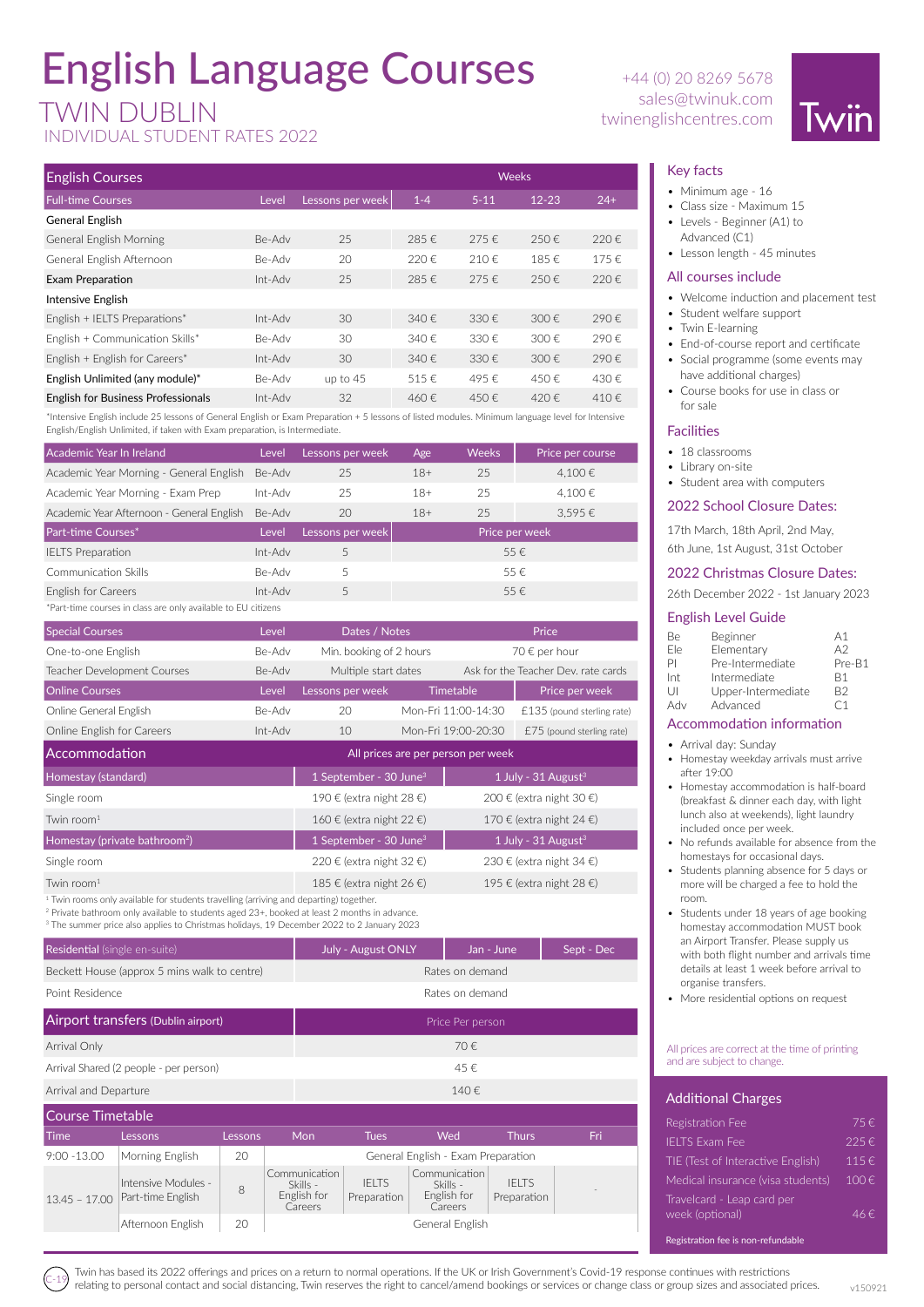### Internships & Employment

### UK & IRELAND

INDIVIDUAL STUDENT RATES 2022

+44 (0) 20 8269 5678 sales@twinuk.com twininternships.com



| Internships in the UK                                                                             |          |           |                 |             |  |  |
|---------------------------------------------------------------------------------------------------|----------|-----------|-----------------|-------------|--|--|
| Programme                                                                                         | Min. Age | Min Level | <b>Duration</b> | Price       |  |  |
| London Internship*                                                                                | 18       | Int       | 4-26 weeks      | £700        |  |  |
| English & Volunteering                                                                            | 16       | Int       | 1-18 weeks      | from $f940$ |  |  |
| English & Volunteering Taster                                                                     | 16       | Fle.      | 1-6 weeks       | from $f680$ |  |  |
| *Available to Erasmus+ Funded students, Student (Tier 4) Visa holders and Tier 5 YMS visa holders |          |           |                 |             |  |  |

Internships in Ireland Programme **Min. Age Min Level Duration Price** Dublin Internship  $18$  Int  $4-26$  weeks  $600 \text{ } \in$ Dublin Taster Internship  $16$  Ele  $1-3$  weeks  $400 \notin$ 

Interniships in Ireland available for EU, British, Iceland, Norway, Swiss and Lichtenstein citizens

| Internships in Spain                                                                              |          |           |                 |       |  |  |  |
|---------------------------------------------------------------------------------------------------|----------|-----------|-----------------|-------|--|--|--|
| Programme                                                                                         | Min. Age | Min Level | <b>Duration</b> | Price |  |  |  |
| Valencia Internship                                                                               | 18       | Be.       | 4-26 weeks      | 450€  |  |  |  |
| Valencia Taster Internship                                                                        | 16       | Be.       | 1-3 weeks       | 350€  |  |  |  |
| Interniships in Spain available for EU, British, Iceland, Norway, Swiss and Lichtenstein citizens |          |           |                 |       |  |  |  |

| Other Internships                      |          |           |                          |       |
|----------------------------------------|----------|-----------|--------------------------|-------|
| <b>Programme</b>                       | Min. Age | Min Level | <b>Duration</b>          | Price |
| Virtual Internship                     | 19       | Fle.      | 8-24 weeks               | £950  |
| <b>Online Vocational Courses</b>       |          |           |                          |       |
| <b>Programme</b>                       | Min. Age | Min Level | <b>Duration</b>          | Price |
| Professional Development Short Courses | 16       | Int       | $5-8$ hours <sup>*</sup> | £45   |

\*Course durations are an estimate only as courses are delivered online and can be completed at your own pace

| <b>Extra Services</b>                  |                                                                                                                                    | Price per person pw                                |  |
|----------------------------------------|------------------------------------------------------------------------------------------------------------------------------------|----------------------------------------------------|--|
| Spain                                  | <b>Notes</b>                                                                                                                       |                                                    |  |
| Standard Shared Apartment*             | Usually in the University area (30 min from historical<br>centre), not recently renovated, interior room, 90 cm bed.               | 105€                                               |  |
| Premium Shared Apartment*              | Centrally located, recently renovated, exterior room<br>some with balcony and/or private toilet. Some with<br>135cm or double bed. | 130€                                               |  |
| Spanish Language Course                | 20 hours per week                                                                                                                  | $160 \text{ } \in$ per week                        |  |
| UK                                     |                                                                                                                                    |                                                    |  |
| Accommodation in London                |                                                                                                                                    | See London English Centre<br>ratecard (page 1)     |  |
| English Language Courses in London     |                                                                                                                                    |                                                    |  |
| Accommodation in Eastbourne            |                                                                                                                                    | See Eastbourne English<br>Centre ratecard (page 2) |  |
| English Language Courses in Eastbourne |                                                                                                                                    |                                                    |  |
| Ireland                                |                                                                                                                                    |                                                    |  |
| Accommodation in Dublin                |                                                                                                                                    | See Dublin English Centre<br>ratecard (page 3)     |  |
| English Language Courses in Dublin     |                                                                                                                                    |                                                    |  |

\*Valencia accommodation prices include utility bills

#### Internship fees include:

- Full induction
- Placement matched to your career objectives
- Access to Twin Social Programme • Twin support and access to all Twin facilities for programme duration
	-

#### Key facts

- A CV with relevant education or experience is required for all Internships
- Taster Internship participant should expect to do generic work duties while0 on placement
- An Intermediate level of English is required at the start of most placements
- Some sectors may have a specified minimum duration

#### Language Level Guide

| Βe  | Beginner           | А1                |
|-----|--------------------|-------------------|
| Fle | Elementary         | A2                |
| PI  | Pre-Intermediate   | Pre-B1            |
| Int | Intermediate       | R1                |
| U   | Upper-Intermediate | B2                |
| Adv | Advanced           | $\mathsf{\cap}$ 1 |

#### Professional Development Short Courses:

A variety of courses, designed to upskill or enhance professional knowledge in a short amount of time using engaging and interactive content. Study materials include games and quizzes, videos, first-class resources, key facts, further research and further reading and interactive case studies. Ask your market manager for a full list of courses.

All prices are correct at the time of printing and are subject to change.

#### Additional Charges

Registration Fee £50/50 €

Other charges related to visa applications may apply. For full details please contact your Twin Sales Representative

Registration fee is non-refundable